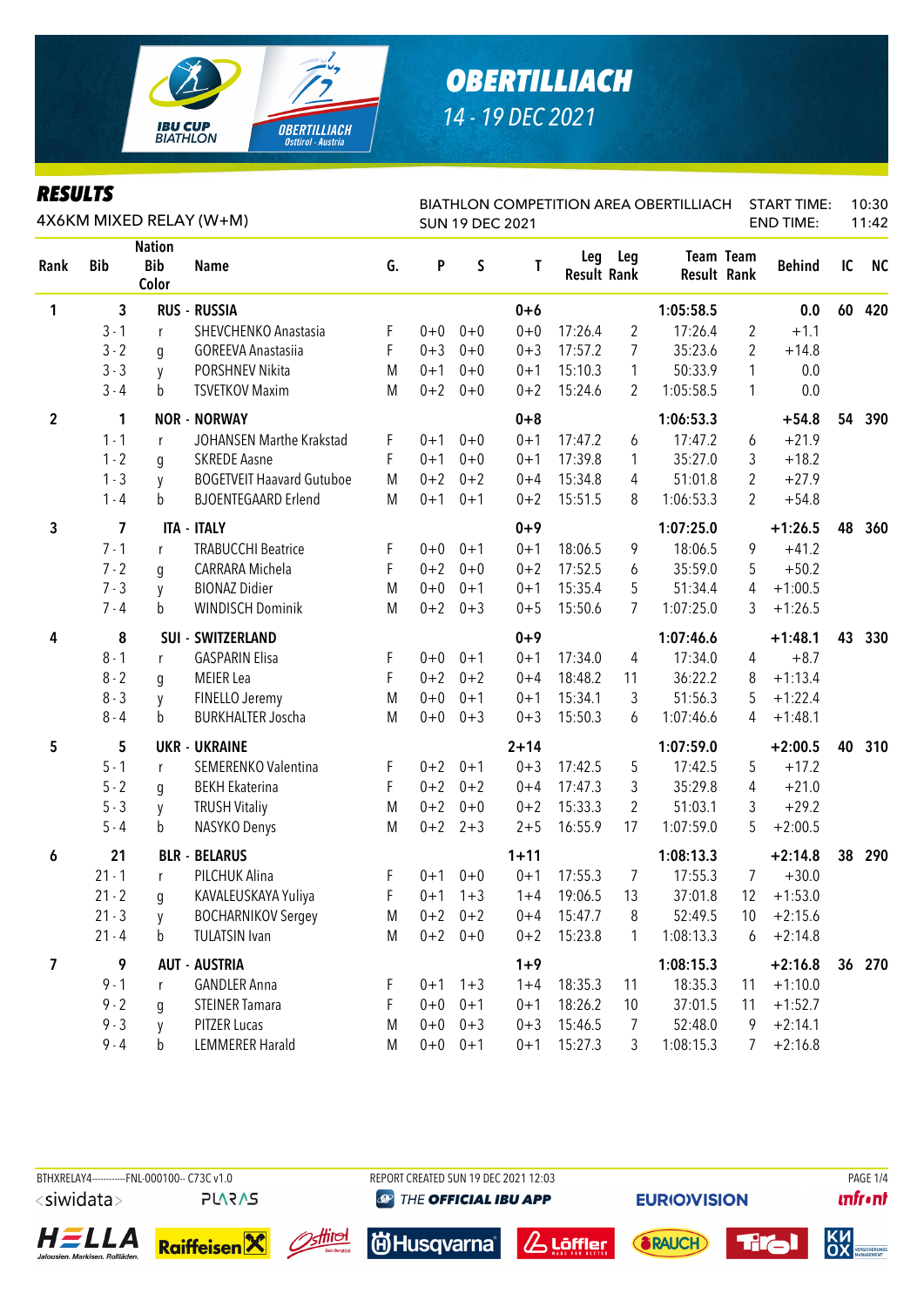

|      |             |                                      | 4X6KM MIXED RELAY (W+M)     |    |         | <b>SUN 19 DEC 2021</b> |          |                           |                | BIATHLON COMPETITION AREA OBERTILLIACH |           | START TIME:<br><b>END TIME:</b> |                 | 10:30<br>11:42 |
|------|-------------|--------------------------------------|-----------------------------|----|---------|------------------------|----------|---------------------------|----------------|----------------------------------------|-----------|---------------------------------|-----------------|----------------|
| Rank | <b>Bib</b>  | <b>Nation</b><br><b>Bib</b><br>Color | <b>Name</b>                 | G. | P       | $\sf S$                | T        | Leg<br><b>Result Rank</b> | Leg            | <b>Result Rank</b>                     | Team Team | <b>Behind</b>                   | IC              | <b>NC</b>      |
| 8    | 4           |                                      | <b>FRA - FRANCE</b>         |    |         |                        | $2 + 10$ |                           |                | 1:08:30.3                              |           | $+2:31.8$                       |                 | 34 250         |
|      | $4 - 1$     | r                                    | <b>BENED Camille</b>        | F  | $0 + 0$ | $0 + 1$                | $0 + 1$  | 17:25.3                   | $\mathbf{1}$   | 17:25.3                                | 1         | 0.0                             |                 |                |
|      | $4 - 2$     | g                                    | <b>BOTET Paula</b>          | F  | $0 + 1$ | $0 + 1$                | $0 + 2$  | 17:43.5                   | 2              | 35:08.8                                | 1         | 0.0                             |                 |                |
|      | $4 - 3$     | y                                    | <b>MEUNIER Ambroise</b>     | M  | $0 + 0$ | $2 + 3$                | $2 + 3$  | 17:20.4                   | 17             | 52:29.2                                | 7         | $+1:55.3$                       |                 |                |
|      | $4 - 4$     | b                                    | <b>BROUTIER Remi</b>        | M  | $0 + 3$ | $0 + 1$                | $0 + 4$  | 16:01.1                   | 9              | 1:08:30.3                              | 8         | $+2:31.8$                       |                 |                |
| 9    | 15          |                                      | <b>EST - ESTONIA</b>        |    |         |                        | $0 + 9$  |                           |                | 1:08:53.8                              |           | $+2:55.3$                       |                 | 32 230         |
|      | $15 - 1$    | r                                    | LEHTLA Kadri                | F  | $0 + 0$ | $0 + 1$                | $0 + 1$  | 17:58.0                   | 8              | 17:58.0                                | 8         | $+32.7$                         |                 |                |
|      | $15 - 2$    | q                                    | <b>KUELM Susan</b>          | F  | $0 + 1$ | $0 + 1$                | $0 + 2$  | 18:08.9                   | 8              | 36:06.9                                | 7         | $+58.1$                         |                 |                |
|      | $15 - 3$    | y                                    | <b>AOLAID Marten</b>        | M  | $0 + 1$ | $0 + 1$                | $0 + 2$  | 16:22.0                   | 13             | 52:28.9                                | 6         | $+1:55.0$                       |                 |                |
|      | $15 - 4$    | b                                    | <b>HELDNA Robert</b>        | M  | $0 + 3$ | $0 + 1$                | $0 + 4$  | 16:24.9                   | 13             | 1:08:53.8                              | 9         | $+2:55.3$                       |                 |                |
| 10   | $\mathbf 2$ |                                      | <b>GER - GERMANY</b>        |    |         |                        | $3 + 11$ |                           |                | 1:09:06.3                              |           | $+3:07.8$                       | 31              | 220            |
|      | $2 - 1$     | r                                    | <b>WIESENSARTER Marion</b>  | F  | $0 + 0$ | $0 + 1$                | $0 + 1$  | 17:33.1                   | 3              | 17:33.1                                | 3         | $+7.8$                          |                 |                |
|      | $2 - 2$     | g                                    | <b>KEBINGER Hanna</b>       | F  | $0 + 1$ | $0 + 2$                | $0 + 3$  | 19:01.1                   | 12             | 36:34.2                                | 9         | $+1:25.4$                       |                 |                |
|      | $2 - 3$     | y                                    | <b>ZOBEL David</b>          | M  | $0 + 0$ | $3 + 3$                | $3 + 3$  | 16:45.1                   | 16             | 53:19.3                                | 11        | $+2:45.4$                       |                 |                |
|      | $2 - 4$     | b                                    | <b>FRATZSCHER Lucas</b>     | M  | $0 + 2$ | $0 + 2$                | $0 + 4$  | 15:47.0                   | 4              | 1:09:06.3                              | 10        | $+3:07.8$                       |                 |                |
| 11   | 6           |                                      | <b>SWE - SWEDEN</b>         |    |         |                        | $1 + 11$ |                           |                | 1:09:16.6                              |           | $+3:18.1$                       | 30 <sub>2</sub> | 210            |
|      | $6 - 1$     | r                                    | <b>NILSSON Emma</b>         | F  | $0 + 0$ | $0 + 3$                | $0 + 3$  | 18:15.5                   | 10             | 18:15.5                                | 10        | $+50.2$                         |                 |                |
|      | $6 - 2$     | q                                    | <b>ANDERSSON Sara</b>       | F  | $0 + 0$ | $0 + 2$                | $0 + 2$  | 17:49.2                   | 5              | 36:04.7                                | 6         | $+55.9$                         |                 |                |
|      | $6 - 3$     | y                                    | <b>ANDERSSON Oscar</b>      | M  | $0 + 1$ | $0 + 2$                | $0 + 3$  | 16:28.4                   | 14             | 52:33.1                                | 8         | $+1:59.2$                       |                 |                |
|      | $6 - 4$     | b                                    | <b>ERIKSSON Alfred</b>      | M  | $0 + 0$ | $1 + 3$                | $1 + 3$  | 16:43.5                   | 16             | 1:09:16.6                              | 11        | $+3:18.1$                       |                 |                |
| 12   | 10          |                                      | <b>CZE - CZECH REPUBLIC</b> |    |         |                        | $1 + 10$ |                           |                | 1:09:25.5                              |           | $+3:27.0$                       | 29              | 200            |
|      | $10 - 1$    | r                                    | <b>TEPLA Eliska</b>         | F  | $1 + 3$ | $0 + 2$                | $1 + 5$  | 19:18.1                   | 18             | 19:18.1                                | 18        | $+1:52.8$                       |                 |                |
|      | $10 - 2$    | q                                    | VINKLARKOVA Tereza          | F  | $0 + 1$ | $0 + 0$                | $0 + 1$  | 18:20.9                   | 9              | 37:39.0                                | 13        | $+2:30.2$                       |                 |                |
|      | $10 - 3$    | y                                    | <b>HORNIG Vitezslav</b>     | M  | $0 + 3$ | $0 + 1$                | $0 + 4$  | 15:59.2                   | 9              | 53:38.2                                | 13        | $+3:04.3$                       |                 |                |
|      | $10 - 4$    | b                                    | <b>MARECEK Jonas</b>        | M  | $0 + 0$ | $0 + 0$                | $0 + 0$  | 15:47.3                   | 5              | 1:09:25.5                              | 12        | $+3:27.0$                       |                 |                |
| 13   | 18          |                                      | LTU - LITHUANIA             |    |         |                        | $2 + 11$ |                           |                | 1:09:42.9                              |           | $+3:44.4$                       | 28              | 190            |
|      | $18 - 1$    | r                                    | KOCERGINA Natalja           | F  |         | $0+1$ 1+3              | $1 + 4$  | 19:12.5                   | 17             | 19:12.5                                | 17        | $+1:47.2$                       |                 |                |
|      | $18 - 2$    | g                                    | LESCINSKAITE Gabriele       | F. |         | $0+0$ 0+0              | $0+0$    | 17:47.6                   | $\overline{4}$ | 37:00.1                                |           | $10 + 1:51.3$                   |                 |                |
|      | $18 - 3$    | V                                    | DOMBROVSKI Karol            | M  |         | $0+1$ 1+3              | $1 + 4$  | 16:29.3                   | 15             | 53:29.4                                | 12        | $+2:55.5$                       |                 |                |
|      | $18 - 4$    | b                                    | <b>FOMIN Maksim</b>         | M  |         | $0+2$ 0+1              | $0 + 3$  | 16:13.5                   | 12             | 1:09:42.9                              | 13        | $+3:44.4$                       |                 |                |
| 14   | 14          |                                      | <b>ROU - ROMANIA</b>        |    |         |                        | $2 + 10$ |                           |                | 1:10:17.5                              |           | $+4:19.0$                       | 27              | 180            |
|      | $14 - 1$    | r                                    | <b>MARTON Eniko</b>         | F  |         | $0+0$ 2+3              | $2 + 3$  | 19:00.4                   | 16             | 19:00.4                                | 16        | $+1:35.1$                       |                 |                |
|      | $14 - 2$    | q                                    | MEZDREA Andreea             | F  | $0 + 2$ | $0 + 2$                | $0 + 4$  | 19:25.1                   | 14             | 38:25.5                                | 16        | $+3:16.7$                       |                 |                |
|      | $14 - 3$    | y                                    | <b>COLTEA George</b>        | M  | $0+0$   | $0 + 1$                | $0 + 1$  | 15:41.3                   | 6              | 54:06.8                                | 14        | $+3:32.9$                       |                 |                |
|      | $14 - 4$    | b                                    | <b>FLORE Raul</b>           | M  |         | $0+1$ $0+1$            | $0 + 2$  | 16:10.7                   | 11             | 1:10:17.5                              | 14        | $+4:19.0$                       |                 |                |

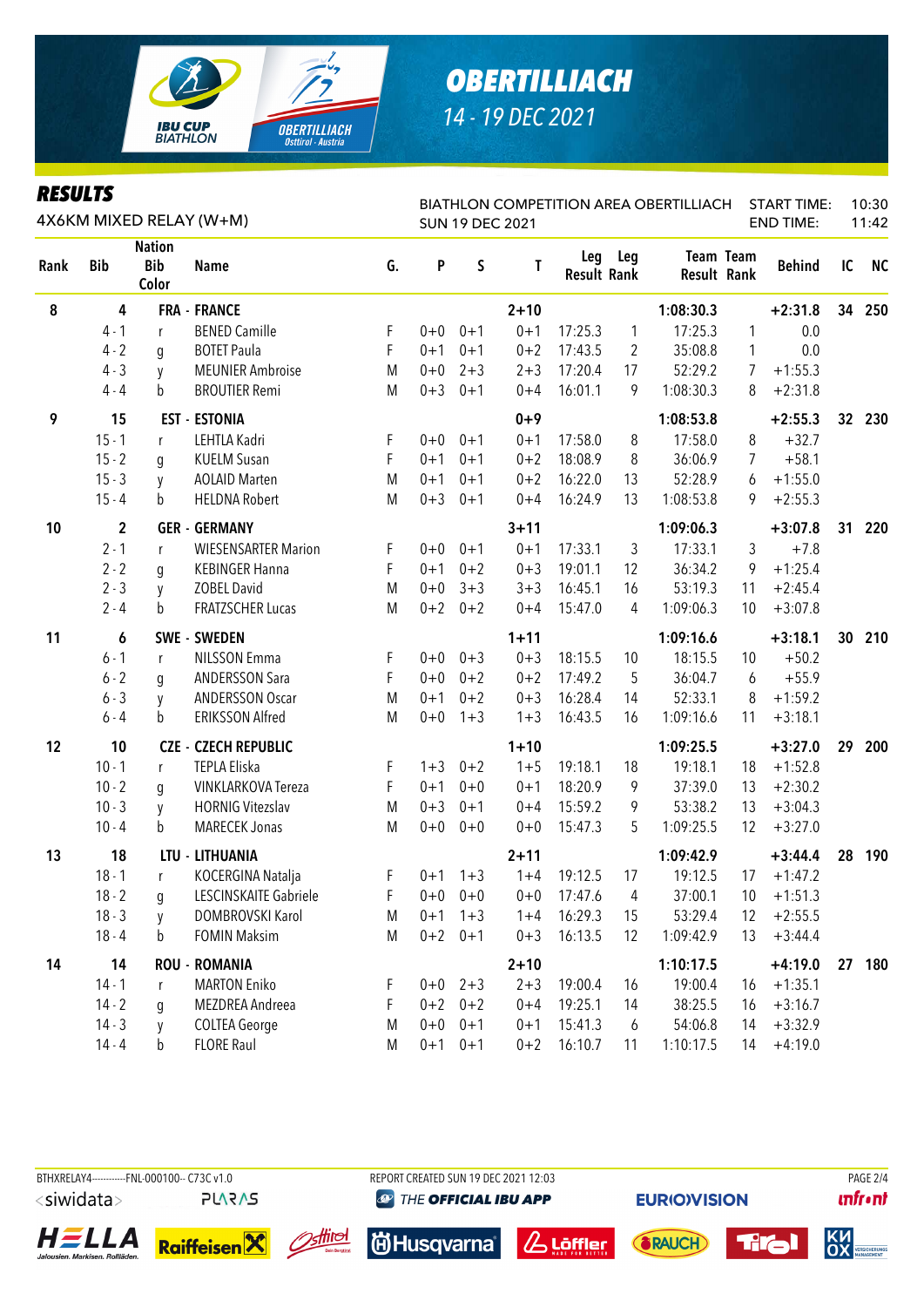

| <i>KESULIS</i> |            |                                      | 4X6KM MIXED RELAY (W+M)  |    |         |             | <b>SUN 19 DEC 2021</b> |                           |     | <b>BIATHLON COMPETITION AREA OBERTILLIACH</b> |                  | <b>START TIME:</b><br><b>END TIME:</b> |    | 10:30<br>11:42 |
|----------------|------------|--------------------------------------|--------------------------|----|---------|-------------|------------------------|---------------------------|-----|-----------------------------------------------|------------------|----------------------------------------|----|----------------|
| Rank           | <b>Bib</b> | <b>Nation</b><br><b>Bib</b><br>Color | <b>Name</b>              | G. | P       | $\sf S$     | Τ                      | Leg<br><b>Result Rank</b> | Leg | Result Rank                                   | <b>Team Team</b> | <b>Behind</b>                          | IC | <b>NC</b>      |
| 15             | 12         |                                      | <b>SVK - SLOVAKIA</b>    |    |         |             | $0 + 13$               |                           |     | 1:10:35.8                                     |                  | $+4:37.3$                              | 26 | 170            |
|                | $12 - 1$   | r                                    | MACHYNIAKOVA Julia       | F  | $0 + 1$ | $0 + 1$     | $0 + 2$                | 18:37.9                   | 12  | 18:37.9                                       | 12               | $+1:12.6$                              |    |                |
|                | $12 - 2$   | q                                    | MACHYNIAKOVA Veronika    | F  | $0 + 2$ | $0 + 2$     | $0 + 4$                | 19:43.4                   | 17  | 38:21.3                                       | 14               | $+3:12.5$                              |    |                |
|                | $12 - 3$   | y                                    | <b>SKLENARIK Tomas</b>   | M  | $0 + 2$ | $0 + 2$     | $0 + 4$                | 16:12.9                   | 12  | 54:34.2                                       | 15               | $+4:00.3$                              |    |                |
|                | $12 - 4$   | b                                    | <b>BALOGA Matej</b>      | M  | $0 + 0$ | $0 + 3$     | $0 + 3$                | 16:01.6                   | 10  | 1:10:35.8                                     | 15               | $+4:37.3$                              |    |                |
| 16             | 13         |                                      | <b>POL - POLAND</b>      |    |         |             | $3 + 14$               |                           |     | 1:11:01.6                                     |                  | $+5:03.1$                              | 25 | 160            |
|                | $13 - 1$   | r                                    | ZBYLUT Kinga             | F  | $0 + 0$ | $2 + 3$     | $2 + 3$                | 18:55.9                   | 14  | 18:55.9                                       | 14               | $+1:30.6$                              |    |                |
|                | $13 - 2$   | g                                    | JAKIELA Joanna           | F  | $0 + 2$ | $1 + 3$     | $1 + 5$                | 19:28.0                   | 15  | 38:23.9                                       | 15               | $+3:15.1$                              |    |                |
|                | $13 - 3$   | y                                    | <b>JAKIELA Tomasz</b>    | M  | $0 + 3$ | $0 + 1$     | $0 + 4$                | 16:12.8                   | 11  | 54:36.7                                       | 16               | $+4:02.8$                              |    |                |
|                | $13 - 4$   | b                                    | NEDZA-KUBINIEC Andrzej   | M  | $0 + 1$ | $0 + 1$     | $0 + 2$                | 16:24.9                   | 13  | 1:11:01.6                                     | 16               | $+5:03.1$                              |    |                |
| 17             | 19         |                                      | <b>CAN - CANADA</b>      |    |         |             | $0 + 12$               |                           |     | 1:11:26.1                                     |                  | $+5:27.6$                              |    | 24 150         |
|                | $19 - 1$   | r                                    | <b>GOWLING Gillian</b>   | F  | $0 + 1$ | $0 + 0$     | $0 + 1$                | 18:59.2                   | 15  | 18:59.2                                       | 15               | $+1:33.9$                              |    |                |
|                | $19 - 2$   | q                                    | <b>SHERRINGTON Jenna</b> | F  | $0 + 3$ | $0 + 2$     | $0 + 5$                | 19:47.8                   | 18  | 38:47.0                                       | 17               | $+3:38.2$                              |    |                |
|                | $19 - 3$   | y                                    | <b>KIERS Trevor</b>      | M  | $0 + 1$ | $0 + 3$     | $0 + 4$                | 15:59.4                   | 10  | 54:46.4                                       | 17               | $+4:12.5$                              |    |                |
|                | $19 - 4$   | b                                    | MILLAR Aidan             | M  | $0 + 1$ | $0 + 1$     | $0 + 2$                | 16:39.7                   | 15  | 1:11:26.1                                     | 17               | $+5:27.6$                              |    |                |
| 18             | 24         |                                      | <b>MGL - MONGOLIA</b>    |    |         |             |                        |                           |     | LAP                                           |                  |                                        | 23 | 140            |
|                | $24 - 1$   | r                                    | MUNKHBAT Doljinsuren     | F  | $0 + 3$ | $0 + 2$     | $0 + 5$                | 19:56.4                   | 21  | 19:56.4                                       | 21               | $+2:31.1$                              |    |                |
|                | $24 - 2$   | g                                    | ENKHBAYAR Ariuntungalag  | F  | $0 + 0$ | $0 + 1$     | $0 + 1$                | 19:31.3                   | 16  | 39:27.7                                       | 18               | $+4:18.9$                              |    |                |
|                | $24 - 3$   | y                                    | OTGONDAVAA Gantulga      | M  | $0 + 3$ |             |                        |                           |     |                                               |                  |                                        |    |                |
|                | $24 - 4$   | b                                    | TSEREN-OCHIR Adiyajargal | M  |         |             |                        |                           |     |                                               |                  |                                        |    |                |
| 19             | 17         |                                      | <b>LAT - LATVIA</b>      |    |         |             |                        |                           |     | LAP                                           |                  |                                        |    | 22 130         |
|                | $17 - 1$   | r                                    | <b>BULINA Sandra</b>     | F  | $0 + 0$ | $1 + 3$     | $1 + 3$                | 19:38.0                   | 20  | 19:38.0                                       | 20               | $+2:12.7$                              |    |                |
|                | $17 - 2$   | g                                    | <b>GOLUBEVA Inese</b>    | F  | $0 + 1$ | $0 + 3$     | $0 + 4$                |                           |     |                                               |                  |                                        |    |                |
|                | $17 - 3$   | y                                    | <b>BIRKENTALS Renars</b> | M  |         |             |                        |                           |     |                                               |                  |                                        |    |                |
|                | $17 - 4$   | b                                    | <b>BALODIS Rudis</b>     | M  |         |             |                        |                           |     |                                               |                  |                                        |    |                |
| 20             | 11         |                                      | <b>FIN - FINLAND</b>     |    |         |             |                        |                           |     | LAP                                           |                  |                                        | 21 | 120            |
|                | $11 - 1$   | r                                    | LUKKARINEN Nenna         | F  | $0 + 1$ | $0 + 0$     | $0 + 1$                | 19:25.6                   | 19  | 19:25.6                                       | 19               | $+2:00.3$                              |    |                |
|                | $11 - 2$   | g                                    | LEINAMO Sonja            | F  |         | $0+3$ 2+3   | $2 + 6$                |                           |     |                                               |                  |                                        |    |                |
|                | $11 - 3$   | V                                    | <b>KUUTTINEN Patrik</b>  | M  |         |             |                        |                           |     |                                               |                  |                                        |    |                |
|                | $11 - 4$   | b                                    | MUKKALA Jonni            | M  |         |             |                        |                           |     |                                               |                  |                                        |    |                |
| 21             | 16         |                                      | <b>JPN - JAPAN</b>       |    |         |             |                        |                           |     | LAP                                           |                  |                                        |    | 20 110         |
|                | $16 - 1$   | r                                    | FUKUDA Hikaru            | F  |         | $1+3$ 0+3   | $1 + 6$                | 21:15.5                   | 23  | 21:15.5                                       | 23               | $+3:50.2$                              |    |                |
|                | $16 - 2$   | g                                    | <b>TANAKA Yurie</b>      | F  |         | $0+2$ $0+2$ | $0 + 4$                |                           |     |                                               |                  |                                        |    |                |
|                | $16 - 3$   | y                                    | NAKAJIMA Jin             | M  |         |             |                        |                           |     |                                               |                  |                                        |    |                |
|                | $16 - 4$   | b                                    | KODAMA Shohei            | M  |         |             |                        |                           |     |                                               |                  |                                        |    |                |